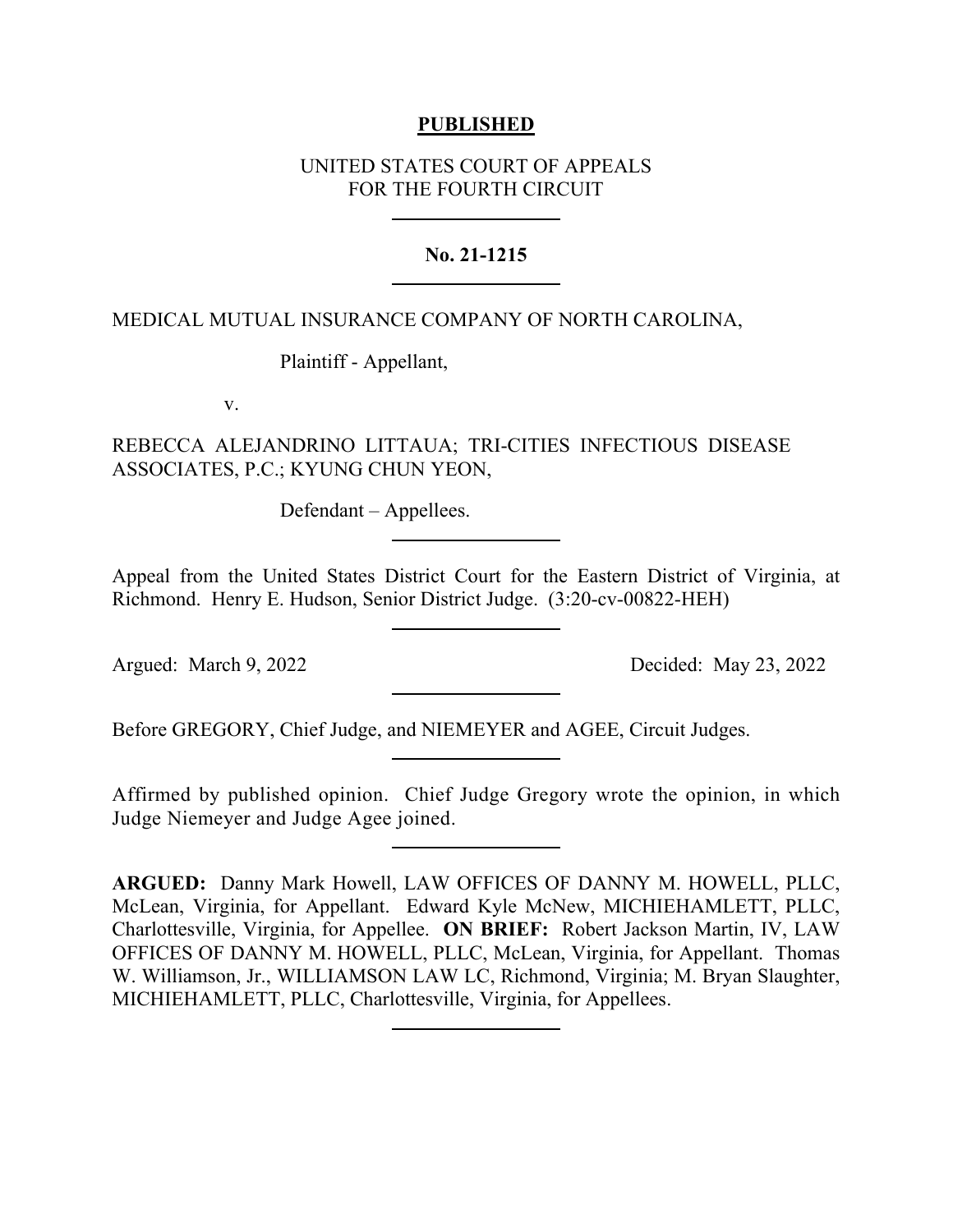#### GREGORY, Chief Judge:

This appeal requires us to determine whether the district court properly declined to exercise jurisdiction. Because the district court was within its discretion to decline to hear a declaratory judgment action in light of a parallel state-court case, we affirm.

I.

This controversy originates from a medical malpractice lawsuit brought by Ki Hoon Yeon's (the "Decedent") estate administrator in the Circuit Court of the City of Petersburg, Virginia. Among numerous defendants in that case are Rebecca Alejandrino Littaua, M.D. ("Dr. Littaua") and her medical practice, Tri-Cities Infectious Disease Associates, P.C. ("Tri-Cities"). Medical Mutual Insurance Company of North Carolina ("Med Mutual") is Dr. Littaua and Tri-Cities' insurance carrier. Med Mutual initially provided the defense for the state case but, during discovery, alleged that Dr. Littaua had made a material modification or alteration to the Decedent's medical records. Med Mutual then brought the federal action, that is the subject of this appeal, seeking a declaratory judgment concluding that it has no obligation to provide insurance coverage for the defense of the state case.

The alleged record alteration is the sole factual support for denial of insurance coverage. Specifically, the Complaint states: "In January 2019, Dr. Littaua made changes in her patient chart for [the Decedent], including certain substantive and material alterations, modifications, and deletions thereto." J.A. 8. The Complaint provided no more details and contained no specifics as to the nature of the change, why it was made, what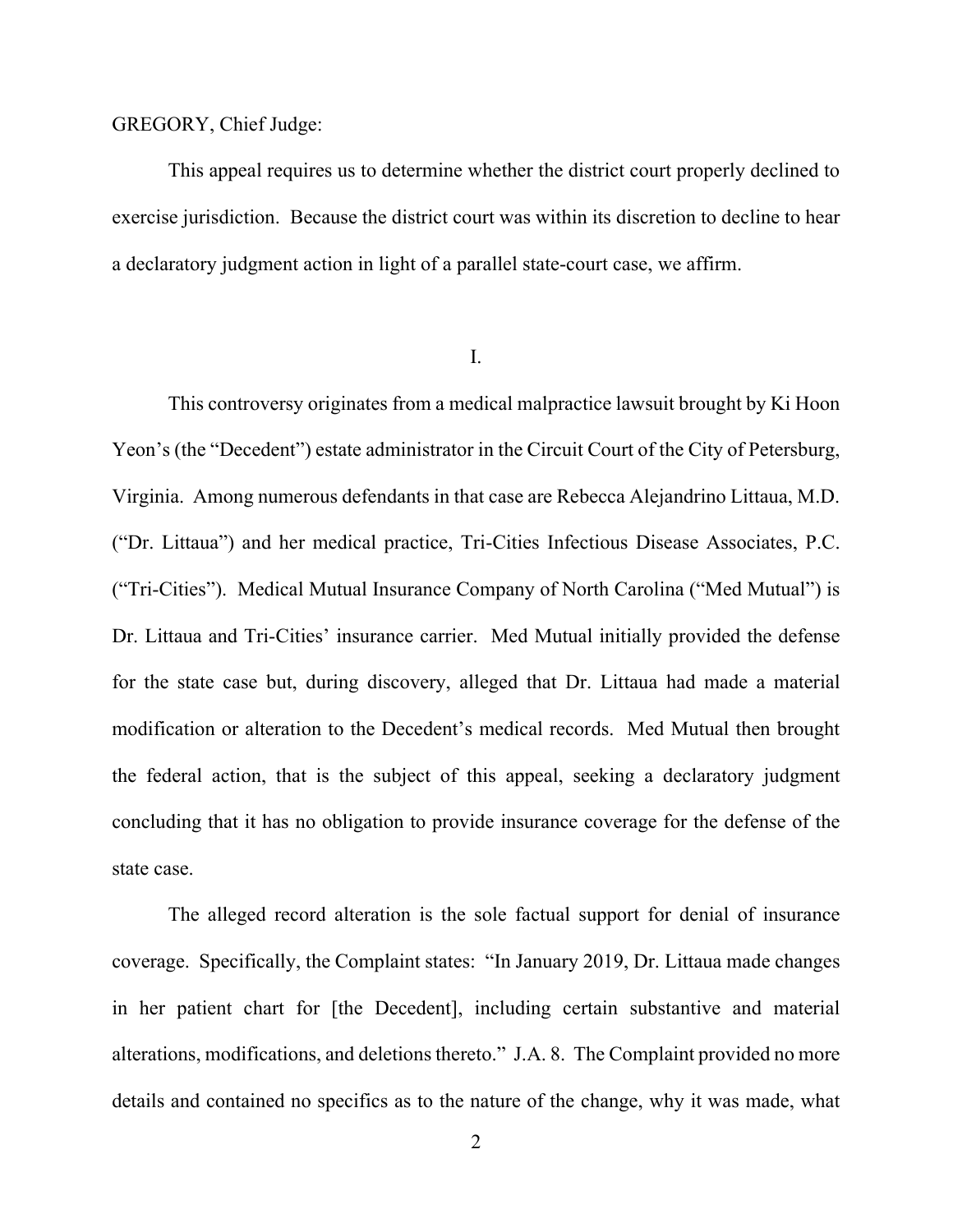effect it had on the accuracy or completeness of Decedent's chart, or whether the altered information was inaccurate or irrelevant. Med Mutual contends that by committing the alleged alteration Dr. Littaua violated Section IV(e) of her medical malpractice insurance policy (the "Policy").

Yeon filed a motion to dismiss. The district court issued an order and memorandum opinion dismissing the case without prejudice. *Med. Mut. Ins. Co. of N. Carolina v. Littaua*, No. 3:20-CV-822-HEH, 2021 WL 622435, at \*2 (E.D. Va. Feb. 17, 2021). The district court held that Virginia courts were better suited to decide Virginia medical malpractice matters, the state court could more efficiently weigh the evidentiary value of Dr. Littaua's alleged alterations, and any resolution by the district court as to whether the alterations were material could result in "unnecessary entanglement" under the test set forth by our Court in *Nautilus Ins. Co. v. Winchester Homes, Inc.*, 15 F.3d 371, 376–77 (4th Cir. 1994) (*abrogated in part on other grounds by Wilton v. Seven Falls Co.*, 515 U.S. 277 (1995)).

### II.

Here, the district court declined to exercise jurisdiction over a declaratory judgment action while a parallel action was (and is) pending in state court. We review such a decision for an abuse of discretion.<sup>[1](#page-2-0)</sup> New Wellington Fin. Corp. v. Flagship Resort Dev. Corp., 416 F.3d 290, 297 (4th Cir. 2005) (citing *Wilton*, 515 U.S. at 290).

<span id="page-2-0"></span><sup>&</sup>lt;sup>1</sup> We have also described exercise of this discretion as "especially crucial" where, like here, a parallel or related proceeding is pending in state court. *Riley v. Dozier Internet L., PC*, 371 F. App'x 399, 401 (4th Cir. 2010) (*citing New Wellington*, 416 F.3d at 297); (Continued)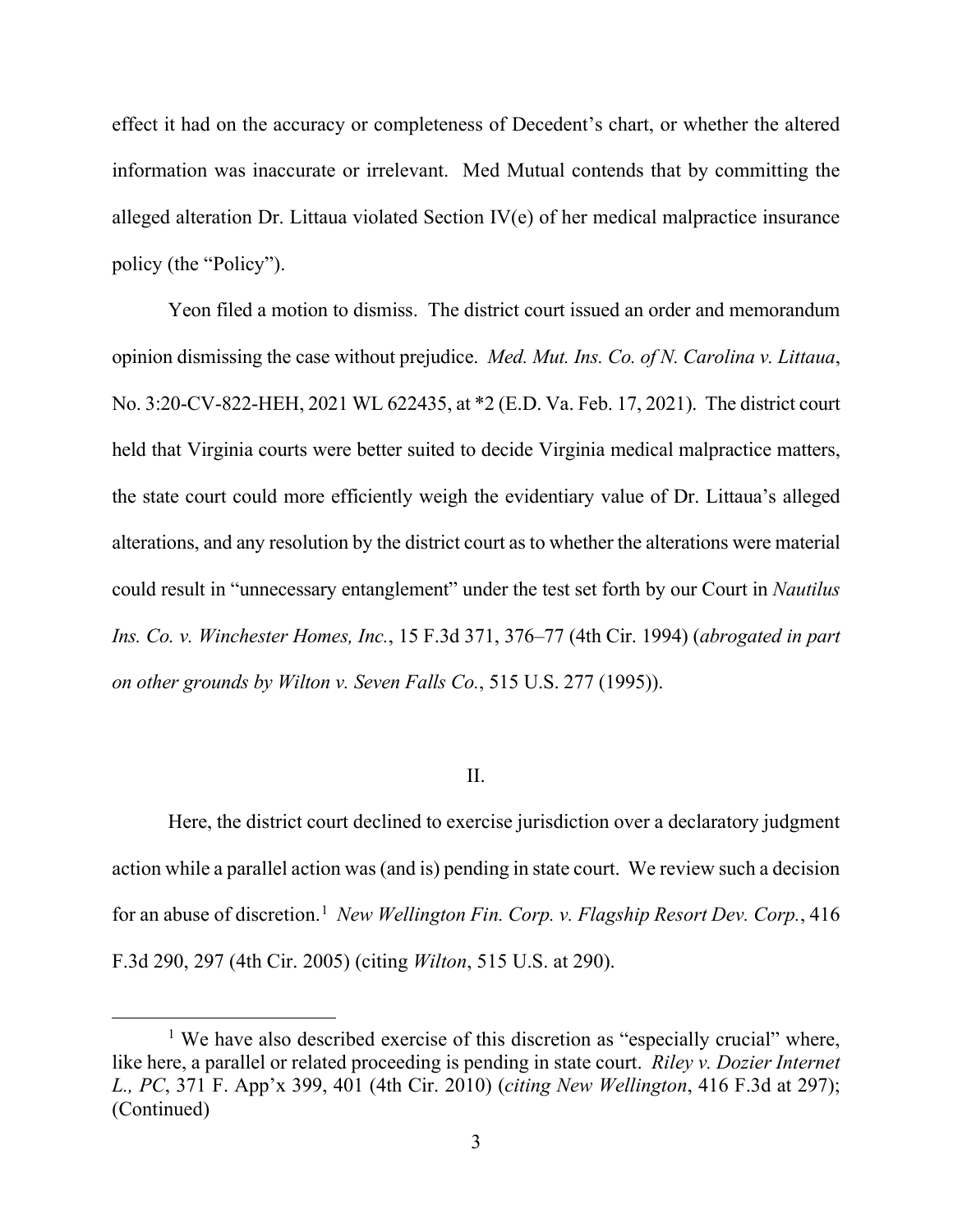Under the Declaratory Judgment Act, upon the proper pleading by an interested party, a district court "*may declare* [their] rights and other legal relations." 28 U.S.C. § 2201(a) (emphasis added). *See Trustgard Ins. Co. v. Collins*, 942 F.3d 195, 201–02 (4th Cir. 2019). This Act "merely permits" federal courts to hear those cases rather than granting litigants a right to judgment. *Id*. at 201 (citing *Wilton*, 515 U.S. at 287); *United Capitol Ins. Co. v. Kapiloff*, 155 F.3d 488, 493 (4th Cir. 1998) ("This permissive language has long been interpreted to provide discretionary authority to district courts to hear declaratory judgment cases").

When a  $\S 2201$  action is filed in federal court while a parallel state case is pending, we have recognized that "courts have broad discretion to abstain from deciding declaratory judgment actions." *VonRosenberg v. Lawrence*, 781 F.3d 731, 734 (4th Cir. 2015), *as amended* (Apr. 17, 2015) (emphasis omitted). In those cases, federal courts weigh "considerations of federalism, efficiency, and comity" to choose whether to retain jurisdiction over the case. *New Wellington*, 416 F.3d at 297 (quoting *Nautilus*, 15 F.3d at 376); *see also Brillhart v. Excess Ins. Co. of Am*., 316 U.S. 491, 495 (1942). Following the Supreme Court, this Court recognizes that hearing declaratory judgment actions in such circumstances is ordinarily "uneconomical," "vexatious," and risks a "gratuitous interference" with state court litigation. *New Wellington*, 416 F.3d at 297 (quoting *Brillhart*, 316 U.S. at 495).

*see Centennial Life Ins. Co. v. Poston*, 88 F.3d 255, 257 (4th Cir. 1996) (explaining that in such circumstances district courts possess "wide discretion").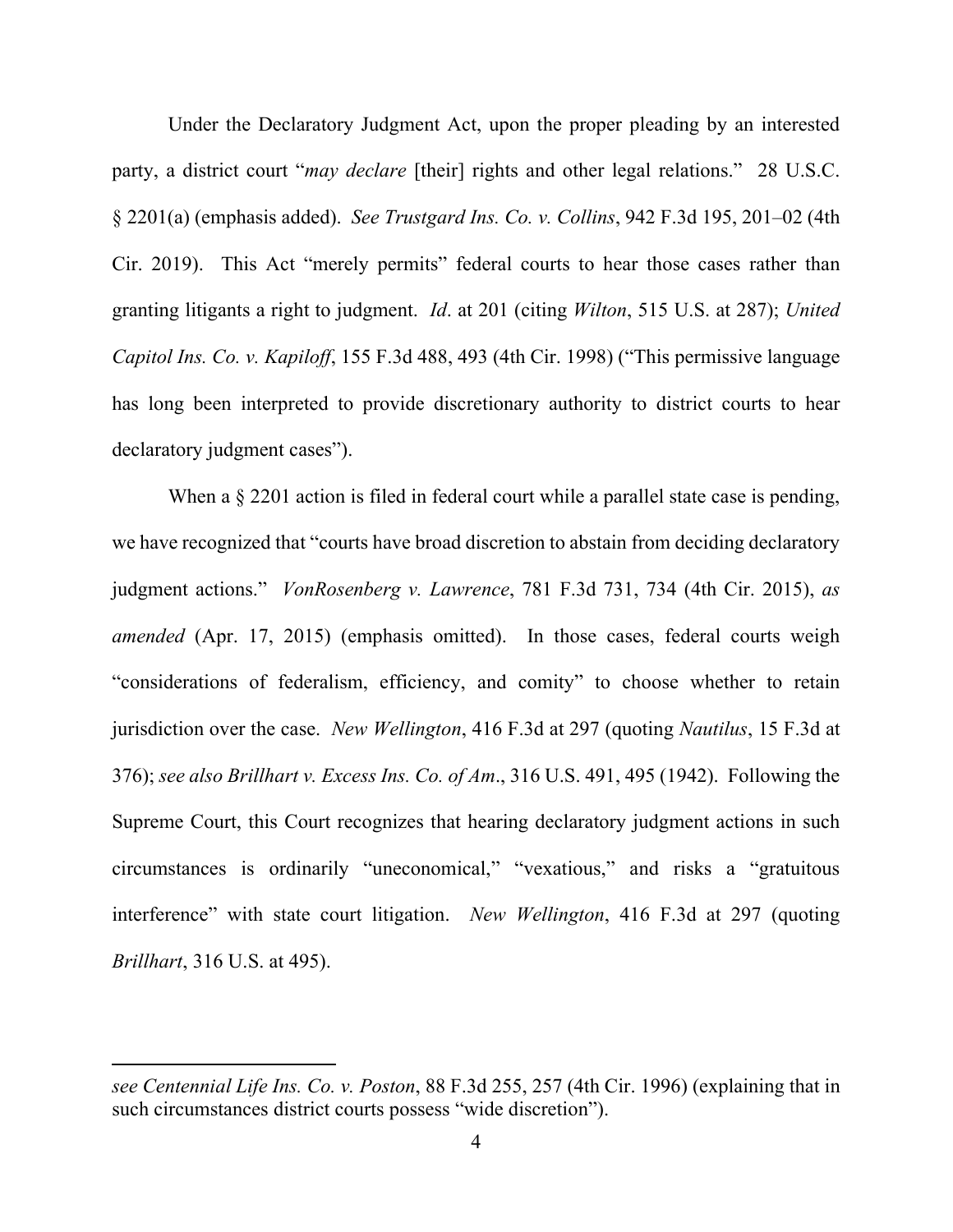With these principles in mind, when deciding whether to hear such a declaratory

judgment action, we require consideration of four factors:

(1) whether the state has a strong interest in having the issues decided in its courts; (2) whether the state courts could resolve the issues more efficiently than the federal courts; (3) whether the presence of "overlapping issues of fact or law" might create unnecessary "entanglement" between the state and federal courts; and (4) whether the federal action is mere "procedural fencing," in the sense that the action is merely the product of forumshopping.

*Id.* (citing *Nautilus Ins.*, 15 F.3d at 377). [2](#page-4-0)

Applying these principles to the case at hand, we find that the district court did not

abuse its discretion when it declined to exercise jurisdiction.

### A.

Regarding the first *Nautilus* factor, we agree with the district court's conclusion that Virginia has a strong interest in having this dispute resolved in its courts. States hold a strong interest when the question of state law is "difficult, complex, or unsettled." *Nautilus*, 15 F.3d at 378 (citing *Hawaii Hous. Auth. v. Midkiff*, 467 U.S. 229, 236, (1984)); *cf. Myles Lumber Co. v. CNA Fin. Corp.*, 233 F.3d 821, 824 (4th Cir. 2000) (finding no strong state interest when the case was not difficult, problematic, nor implicating a state public policy issue).

Here, the "issues raised in the federal declaratory action" are whether Dr. Littaua breached Section IV(e) of the Policy when she allegedly altered the Decedent's records,

<span id="page-4-0"></span><sup>2</sup> The district court applied only the first three factors to reach its decision. *Med. Mut.*, 2021 WL 622435, at  $*2$ . Like the district court, we find no suggestion of procedural fencing ourselves.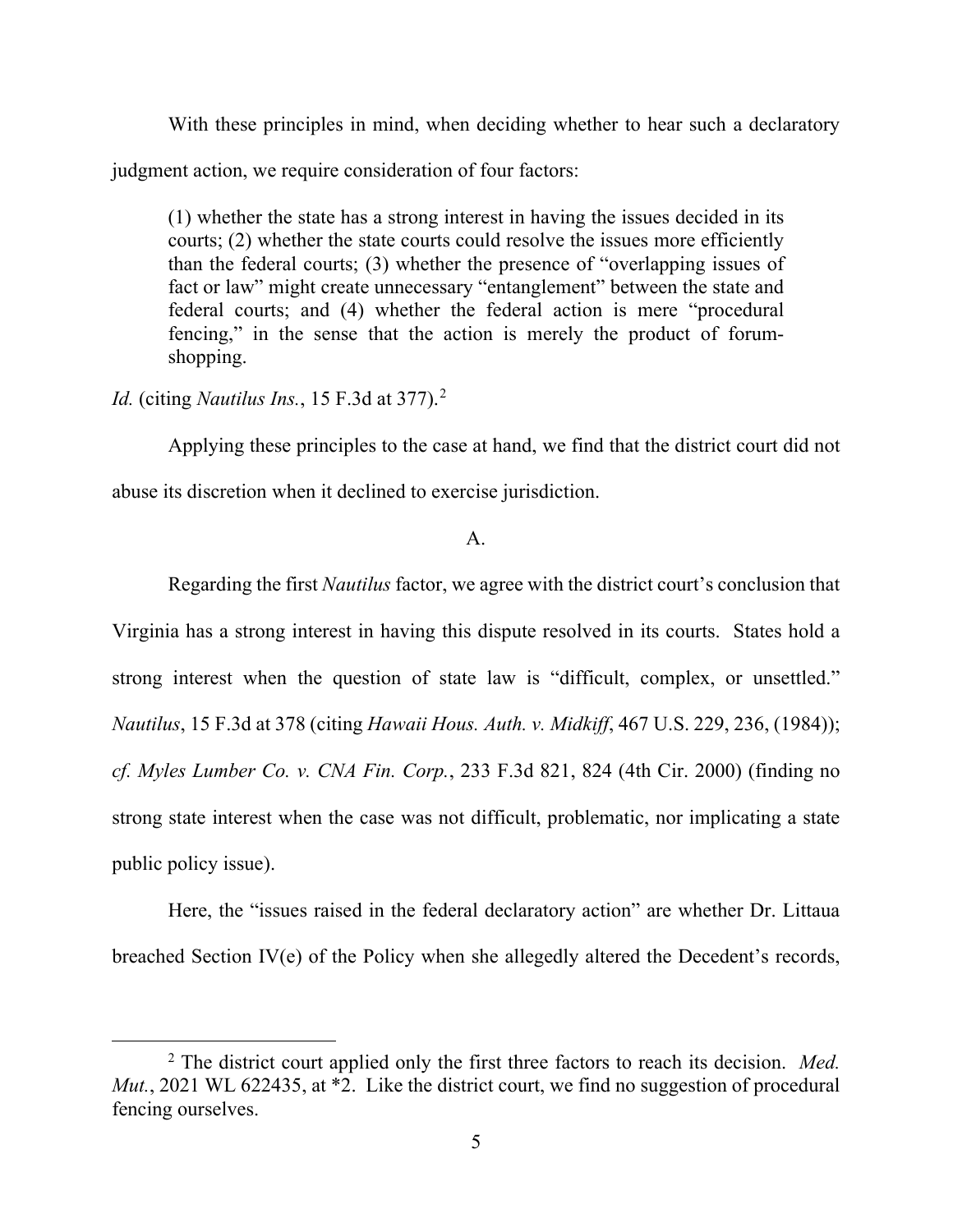and whether a breach of that provision would relieve Med Mutual of its duties to defend and indemnify in the state action. *Nautilus*, 15 F.3d at 376–77. The relevant portion of Section IV(e) of the Policy provides that the insured has the duty "[t]o not, with regard to any Claim or Medical Incident, attempt to or actually destroy, alter, modify, or delete any evidence, or potential evidence, relating to any patient care information, data, records, or films, whether existing in paper or any electronic format, regardless of where and how stored." J.A. 43 (emphasis omitted).

The issues presented in this case are unsettled. The Supreme Court of Virginia has not yet spoken as to what sort of record alterations are sufficient to breach such a provision, nor has it addressed whether such a provision is enforceable if it serves to void medical malpractice coverage. Further, the review of Section  $IV(e)$  is complex because a breach must be an act that "attempt[s] to or actually" affects "evidence" or "potential evidence." Determining evidentiary value under Section IV(e) requires a close and contextual review of the malpractice case pending in state court. Whether something is potential evidence depends upon the nuances of that state case and how it develops. The limits of what might be potential evidence in this medical malpractice case are not simple to determine. The resources necessary, both those of the parties and of the district court, to determine the limits of "potential evidence" in this case would be considerable. Because of the unsettled and complex nature of the state law questions at issue here, the state interest favors abstention. *Nautilus*, 15 F.3d at 378 (citing *Hawaii Hous. Auth.*, 467 U.S. at 236).

Virginia also has a strong interest in determining whether, even if breached, a provision such as Section IV(e) can deprive a physician of malpractice insurance coverage.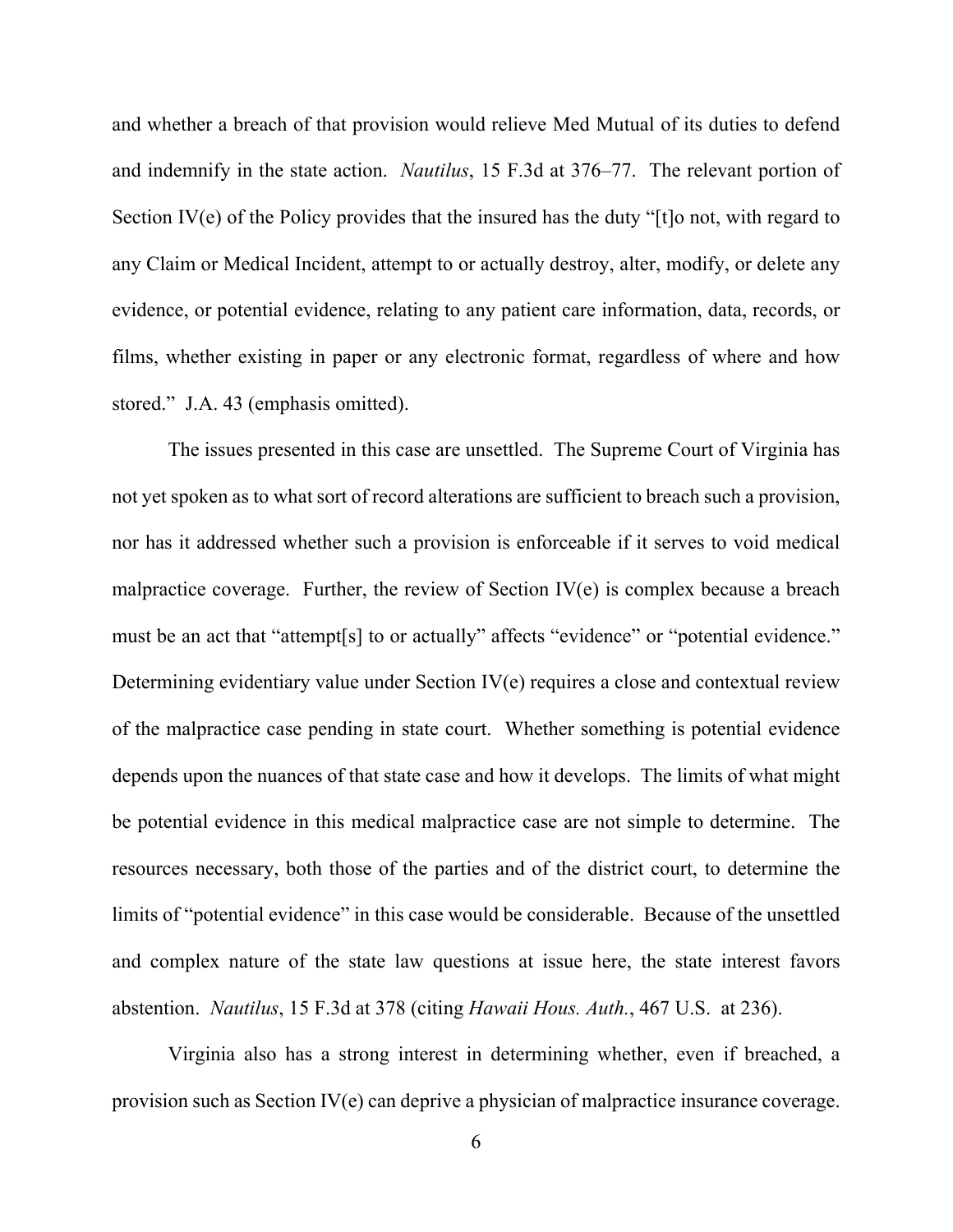The Supreme Court has recognized that the States have a "special responsibility" and great interest in regulating their licensed professionals. *See Gunn v. Minton*, 568 U.S. 251, 264 (2013) (finding, through a statutory federal jurisdiction analysis, a great state interest in hearing a legal malpractice case in state court) (internal quotation omitted). While retention of the case at bar by the district court would not require it to hear the merits of the medical malpractice action, its findings and decision could have grave consequences upon physician insurance coverage in Virginia. At oral argument, counsel for Med Mutual conceded that coverage would be voided for even a minor alteration if it were material to Section IV(e). Oral Argument at 45:44, *Medical Mutual Insurance Co NC v. Rebecca Littaua*, (4th Cir. Mar. 9, 2022) (No. 21-1215), https://www.ca4.uscourts.gov/OAarchive/mp3/21- 1215-20220309.mp3. Furthermore, Med Mutual does not allege the substantive details of the alteration that it claims to be a material breach of Section IV(e). (Compl.  $\P$  11.) This provision could be plainly interpreted to capture a swathe of innocuous or beneficial physician conduct. If the standard set by the district court considers such conduct to be material breaches of Section IV(e), innocent physicians would find themselves without coverage or constraining their behavior to keep their coverage. Even if the standard were set narrowly in district court, including any matter as a material breach beyond what the Virginia Supreme Court would accept generates unnecessary stress on Virginia's healthcare system. Virginia has a strong state interest to determine, in the first instance, how such a contract provision should affect its healthcare regime. *See VRCompliance LLC v. HomeAway, Inc.*, 715 F.3d 570, 573–74 (4th Cir. 2013) (finding that Texas had a strong interest in being first to resolve the meaning of its complex choice-of-law provisions);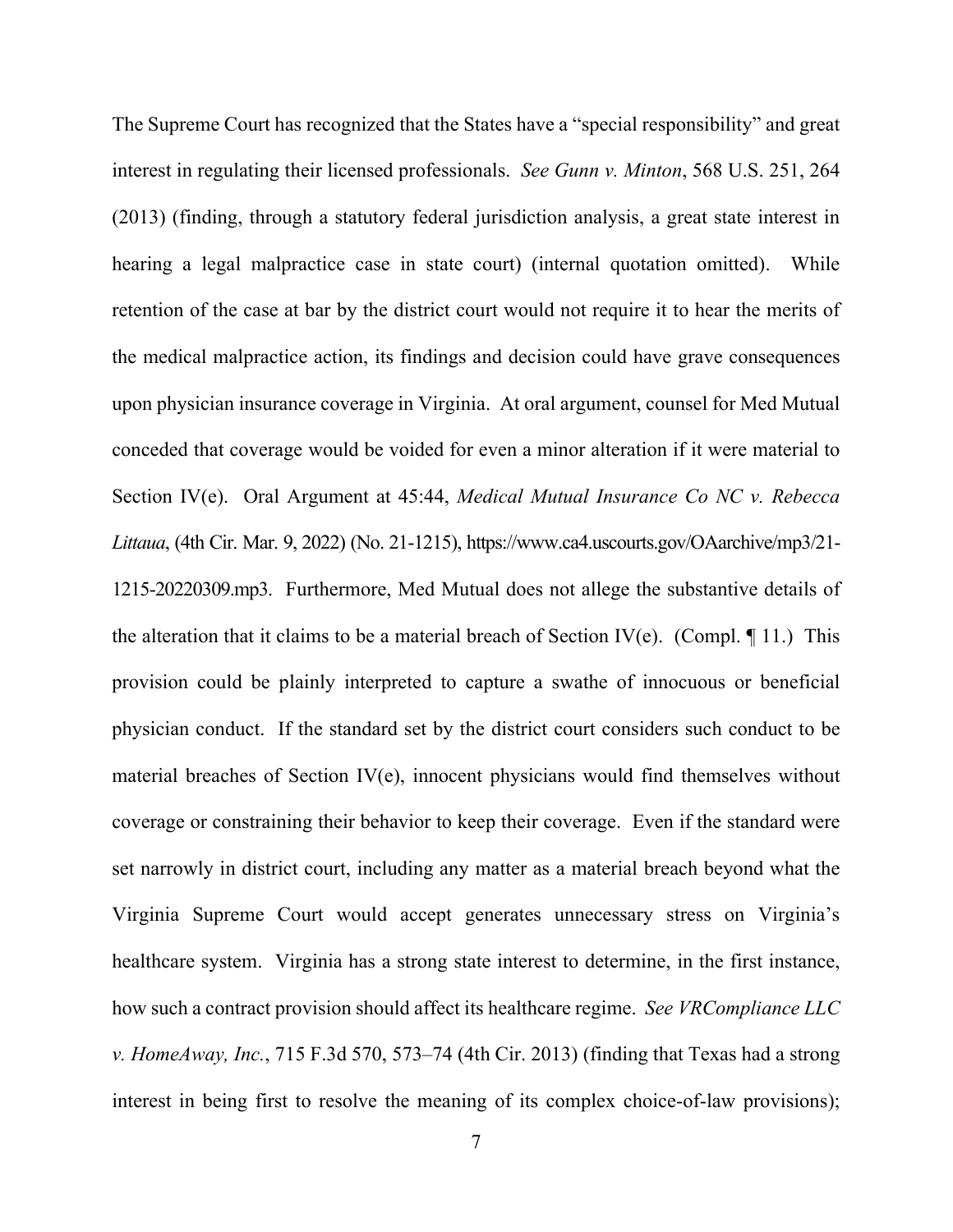*Mitcheson v. Harris*, 955 F.2d 235, 237–38 (4th Cir. 1992) ("Absent a strong countervailing federal interest, the federal court . . . should not elbow its way into [a] controversy to render what may be an 'uncertain and ephemeral' interpretation of state law") (quoting *Pennhurst State School & Hosp. v. Halderman*, 465 U.S. 89, 122 n. 32  $(1984)$ ).

Appellees highlight that no case from the Supreme Court of Virginia discusses an insured's duty to not alter medical records in the medical malpractice context, but Med Mutual considers this insufficient to deem the matter unsettled. Med Mutual argues that resolving this case would amount to routine application of settled law. Med Mutual cites *Auto-Owners Ins. Co. v. Cash*, No. 1:09-CV-396, 2009 WL 2601136, at \*3 (M.D.N.C. Aug. 20, 2009) in which a district court reasoned that while North Carolina's highest court had not precisely addressed the facts in the case, it had already resolved what "occurrence" and "property damage" meant in similar contexts. Similarly, Med Mutual argues that although Virginia's highest court has not yet addressed the facts at issue, questions of breach and materiality are settled matters of contract law. *See also* 10B M.J. INSURANCE § 154 (2021).

While Med Mutual's argument may have merit, such reasoning does not apply to this case. The question is not unsettled about how to define "alter," "patient care information," or the Policy's "Medical Incident" term, or other similar phrases. Rather, one of the unsettled questions is how to apply "potential evidence." Defining and applying this term requires analysis of the state court proceeding. And resolving the other unsettled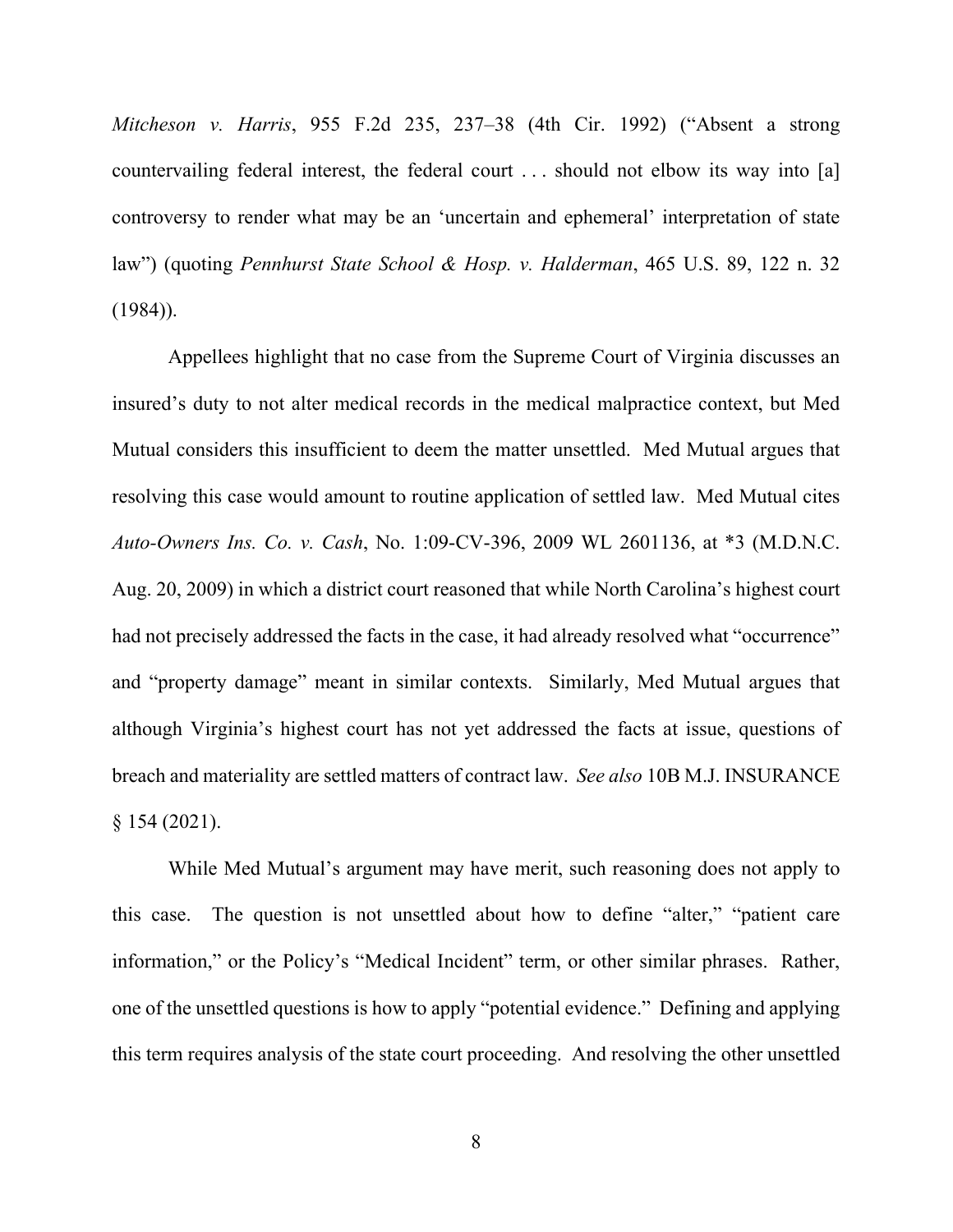question of how severe a breach must be to become material is a task best left to the Virginia Supreme Court.

Overall, while Virginia law regarding breach and materiality is well settled, whether the alleged alteration in this case breaches Section IV(e) and whether that provision can void coverage are novel and complex questions and represent an important policy question the state has a strong interest in resolving. *Mitcheson*, 955 F.2d at 238 (quoting *Pennhurst*, 465 U.S. at 122 n. 32); *see also Gunn*, 568 U.S. at 264.

#### B.

The second *Nautilus* factor inquires "whether the issues raised in the federal action can more efficiently be resolved in the court in which the state action is pending." *Nautilus*, 15 F.3d at 377; *see Brillhart*, 316 U.S. at 495. This inquiry reviews "whether the claims of all parties in interest [to the federal proceeding] can satisfactorily be adjudicated in [the state] proceeding, whether necessary parties have been joined, [and] whether such parties are amenable to process in [the state] proceeding." *Brillhart*, 316 U.S. at 495; *Nautilus*, 15 F.3d at 378–79; *Great Am. Ins. Co. v. Gross*, 468 F.3d 199, 212 (4th Cir. 2006).

Here, Med Mutual is not a party to the state case, and the state issue of Dr. Littaua's and Tri-Cities' liability is separate from the federal issue of whether Med Mutual has the duties to defend and indemnify. When presented with similar facts, we have found that efficiency does not support abstention. *Gross*, 468 F.3d at 212 (finding that the insurer was not a party to the state case and that the federal insurance issue was distinct from the state liability issue). But those are not all the facts relevant to the efficiency factor. Although not alone sufficient to justify abstention, this court does consider that Med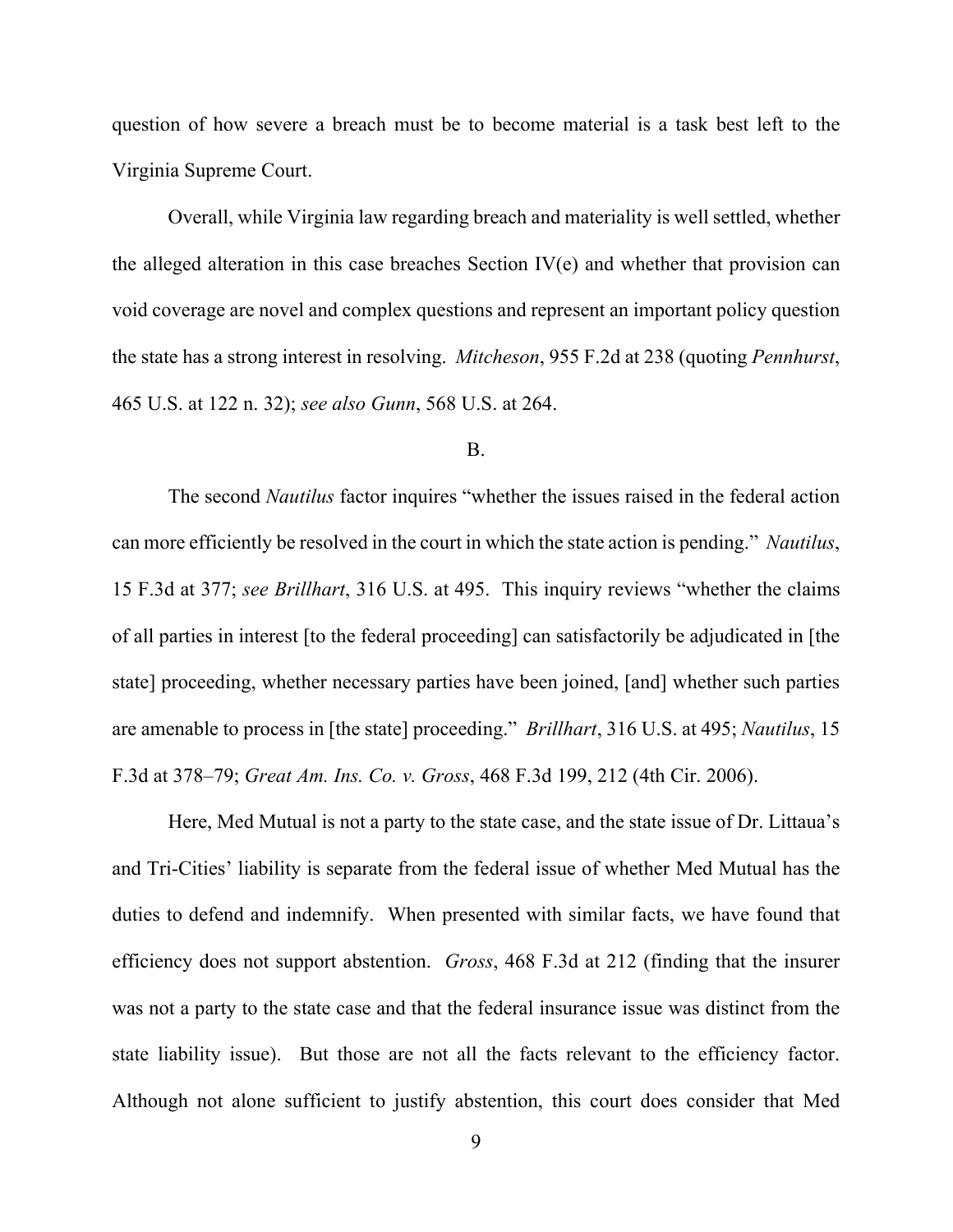Mutual had the ability to bring this same declaratory action in the state court where the malpractice action is pending. *See Gross*, 468 F.3d at 212. Furthermore, this case may more "satisfactorily be adjudicated" in a state proceeding because the Virginia court would have more knowledge of the evidence which Section IV(e) would require the presiding court to review. *Brillhart*, 316 U.S. at 495. Given these circumstances, the efficiency factor may favor retaining this case in federal court, but it is not a clear victory for retention, and efficiency is just one part of the analysis.

### $C<sub>1</sub>$

Next, this Court must consider the third Nautilus factor: "whether permitting the federal action to go forward would result in unnecessary entanglement between the federal and state court systems because of the presence of overlapping issues of fact or law." *Nautilus*, 15 F.3d at 376–77 (internal quotations omitted). The concern is that if the federal court were to reach final judgment on issues shared with the state case the state court may be precluded from examining those issues. *Nautilus*, 15 F.3d at 377. "[T]he core question that we must resolve is whether the district court's efforts to decide the coverage issue would result in entanglement, through gratuitous interference, with state court proceedings by preempting critical factual findings that the state court will have to make in resolving [the state plaintiff's] claims." *Penn-Am. Ins. Co. v. Coffey*, 368 F.3d 409, 413 (4th Cir. 2004).

Here, the overlapping issues of fact are whether and to what extent Dr. Littaua altered the Decedent's medical records and what will be considered actual or potential evidence in the state trial. For a district court to determine if a breach occurred, it must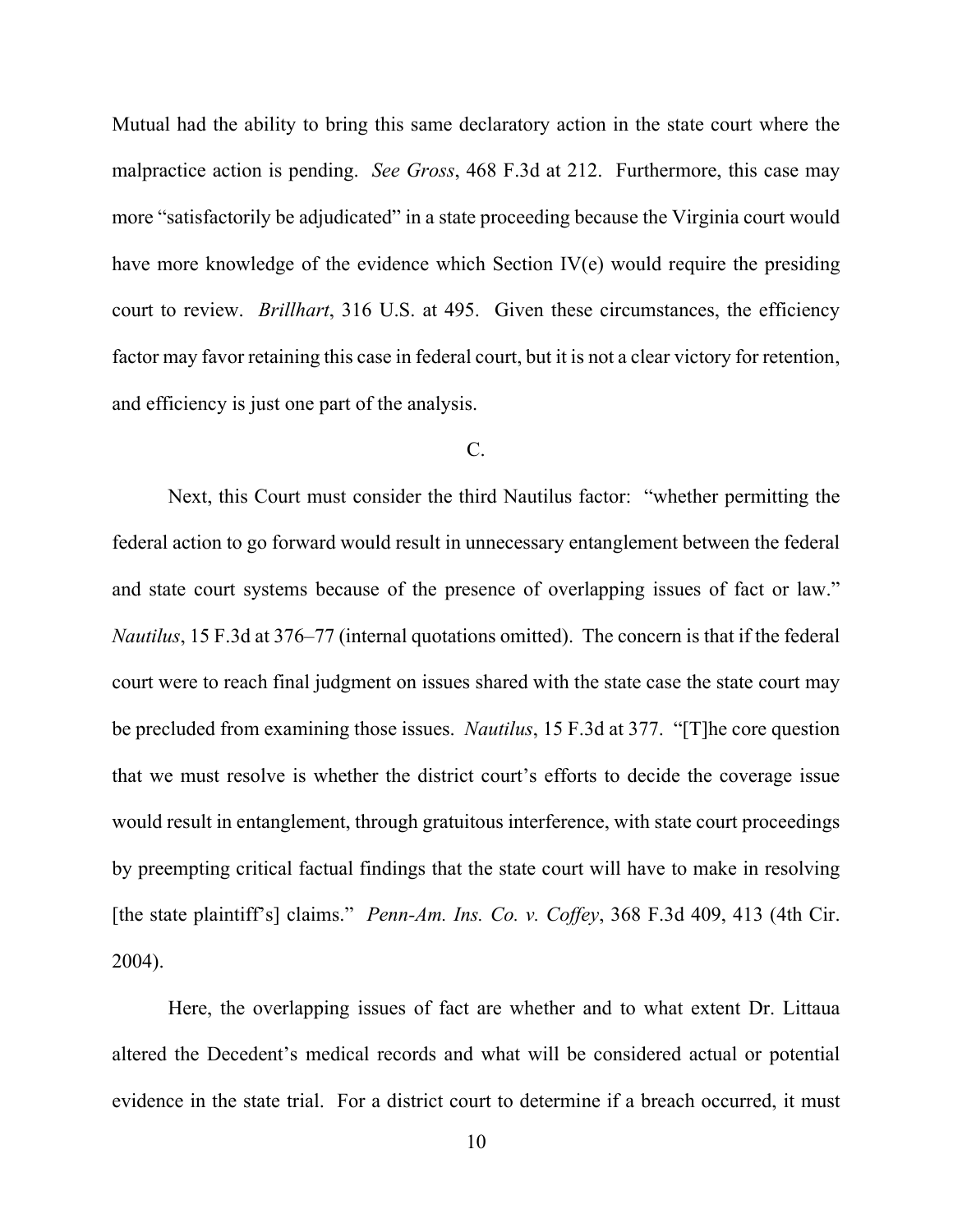resolve the factual circumstances surrounding the alleged record alteration. If, as Med Mutual contends, Section IV(e) is a cooperation clause or otherwise a condition precedent, the insured's willful breach must be substantial and material to relieve the insurer of its contractual duties. *State Farm Mut. Auto. Ins. Co. v. Davies*, 226 Va. 310, 315, 310 S.E.2d 167, 169 (1983) (affirming that breach of an insurance cooperation clause case depends on whether the willful lack of cooperation was substantial and material). If the case were retained, Med Mutual would bear the burden to prove such a breach. *Id*. Here, this would entail proving that Dr. Littaua willfully altered the records of a deceased patient whose estate ultimately sued Dr. Littaua for medical malpractice. Such facts could be used by the plaintiff in state court to help prove her case. Furthermore, the district court would be required to determine what constitutes "evidence" or "potential evidence" under the Policy. This is a necessarily contextual exercise that may either influence or preclude the state court's factual determinations.

Med Mutual contends that there is no factual overlap issue because the record alteration has not yet been alleged in state court. The argument goes that the issue is not before the state court and never will be because neither party would risk voiding the insurance coverage.[3](#page-10-0) Therefore, Med Mutual argues the federal issue does not overlap with the state case. However, this *Nautilus* factor is not so limited because certainty of

<span id="page-10-0"></span><sup>&</sup>lt;sup>3</sup> Lack of coverage for the Plaintiff diminishes her ability to recover. Lack of coverage for the Defendants means the insurer is not providing the defense in the state case, nor indemnity in the event of a judgment.